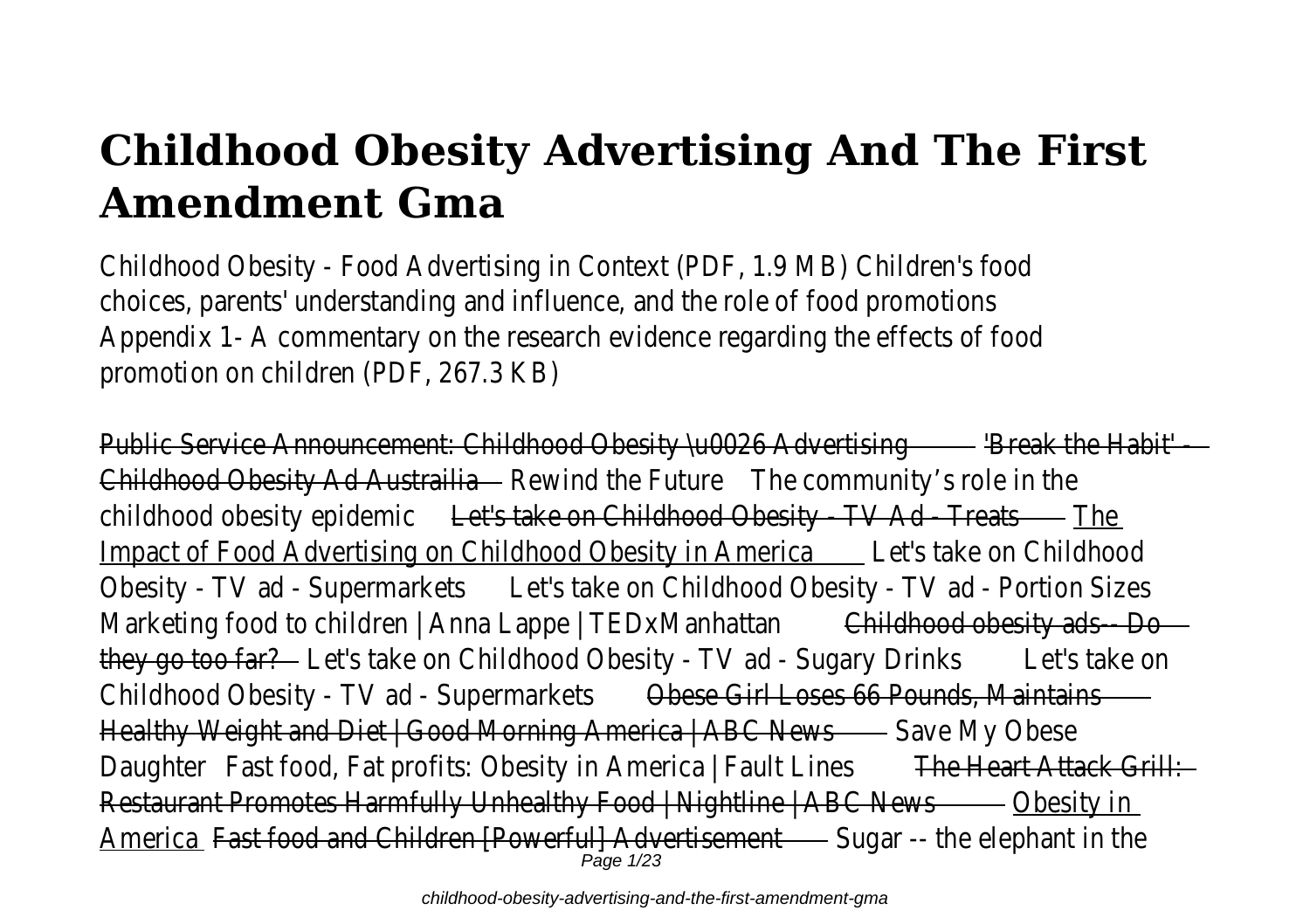kitchen: Robert Lustig at TEDxBermuda 200hildhood Obesity: The impact of nutrition on healthe Honest Coca-Cola Obesity Commerciant Your Heart Out' Obesity Awareness Campaidnet's take on Childhood Obesity - TV ad - Physical activitveffects of junk food advertising on childhood obesity ood Ads and Kid Preventing Childhood Obesitor. Drew: Child obesity ads workinford advertising's impact on obese childrenuses of Childhood Obesittyne Childhood Obesit Epidemic

Childhood Obesity Advertising And T

A third of children leaving primary school are overweight or obese and, on ave consume up to 500 extra calories per day. Children are heavily exposed to televisions advertising for food and drinks high in salt, fat or sugar; fast food shops are a grow presence on high streets and increasingly cluster around schools. The governmer pledged to halve childhood obesity and significantly reduce the gap in obesity bet children from the most and least deprived areas by 20

Public Service Announcement: Childhood Obesity \u0026 Advertising the Habit' Childhood Obesity Ad Austrail Rewind the Future the community's role in the childhood obesity epidemiet's take on Childhood Obesity - TV Ad - Treats Impact of Food Advertising on Childhood Obesity in America take on Childhoo Obesity - TV ad - Supermarkettst's take on Childhood Obesity - TV ad - Portion Si

Page 2/23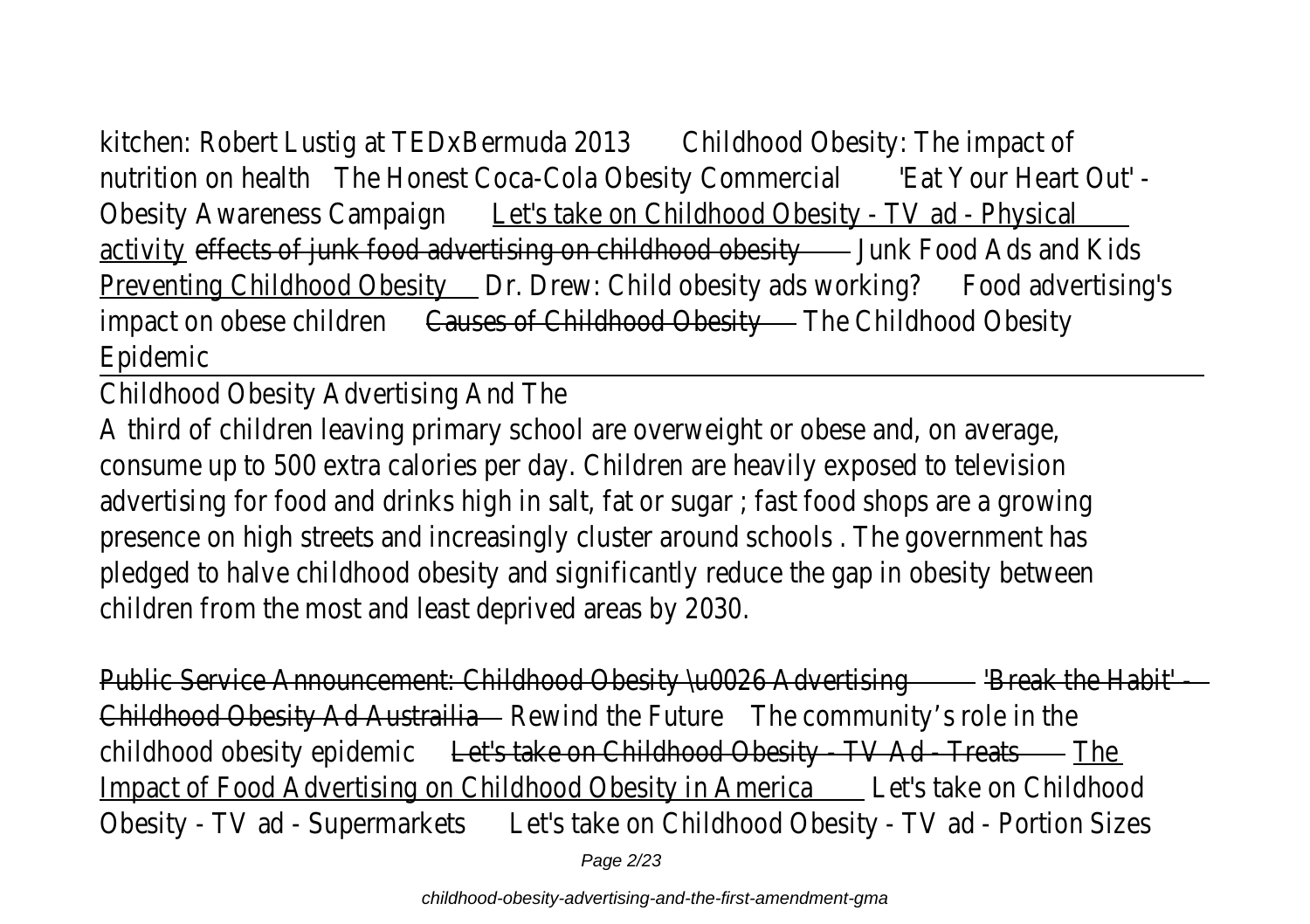Marketing food to children | Anna Lappe | TEDxManhatilathood obesity ads-- Do they go too fatet's take on Childhood Obesity - TV ad - Sugary Drinks take on Childhood Obesity - TV ad - Supermarketsese Girl Loses 66 Pounds, Maintain Healthy Weight and Diet | Good Morning America | ABC NavesMy Obes Daughter Fast food, Fat profits: Obesity in America | Fault Line seart Attack Grill: Restaurant Promotes Harmfully Unhealthy Food | Nightline | ABC Obesity in America Fast food and Children [Powerful] Advertisement -- the elephant in the kitchen: Robert Lustig at TEDxBermuda 20 hildhood Obesity: The impact nutrition on healthe Honest Coca-Cola Obesity Commerclat Your Heart Out' Obesity Awareness Campaidnet's take on Childhood Obesity - TV ad - Physical activity effects of junk food advertising on childhood obesity ood Ads and Kid Preventing Childhood Obesitor. Drew: Child obesity ads working advertising's

impact on obese childrenuses of Childhood Obesittyne Childhood Obesit Epidemic

Childhood Obesity Advertising And T

Research has found strong associations between increases in advertising for nutritious foods and rates of childhood obesity. Most children under age 6 can distinguish between programming and advertising and children under age 8 degrees understand the persuasive intent of advertising. Advertising directed at children young is by its very nature exploitative. Children have a remarkable ability to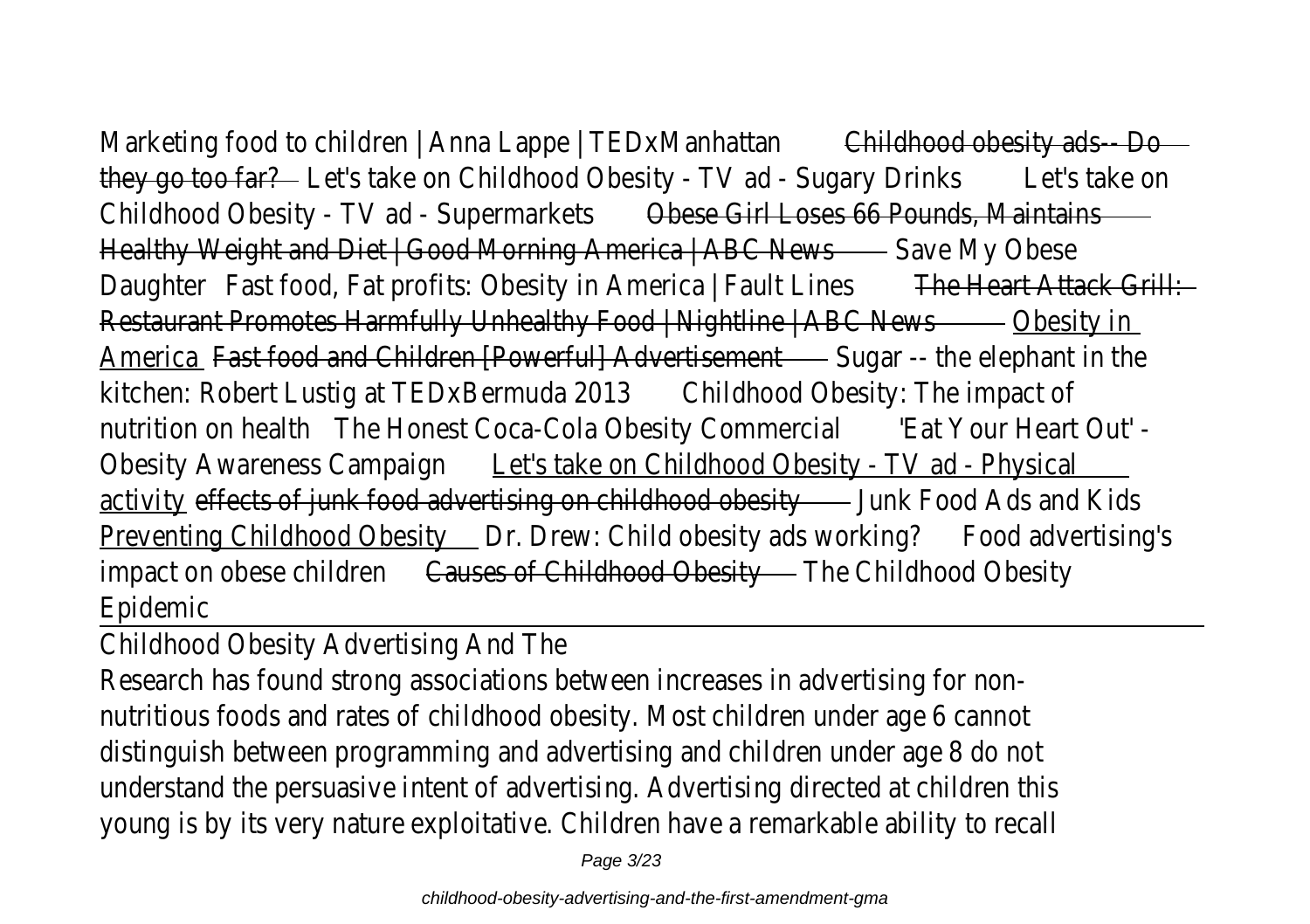The impact of food advertising on childhood obest The key factors associated with childhood obesity are neither caused by advert nor can be remedied by its absence. Advertising in its nature is broad and relatively untargeted, while effective action demands localised interventions, targeted at v the problem is.

The challenge of childhood obesity: The advertisine

Talha Khan Burki reports. It is unlikely to ever be possible to definitively show a link between exposure to junk food advertising and childhood obesity. For one the control group would have to be installed in conditions not dissimilar to prisor there is plenty of evidence that points to a strong association.

TV advertising and childhood obesity in the UK - The

Limiting the hours of television advertising for foods and beverages high in fat, and salt (HFSS) could make a meaningful contribution to reducing childhood ob

Page 4/23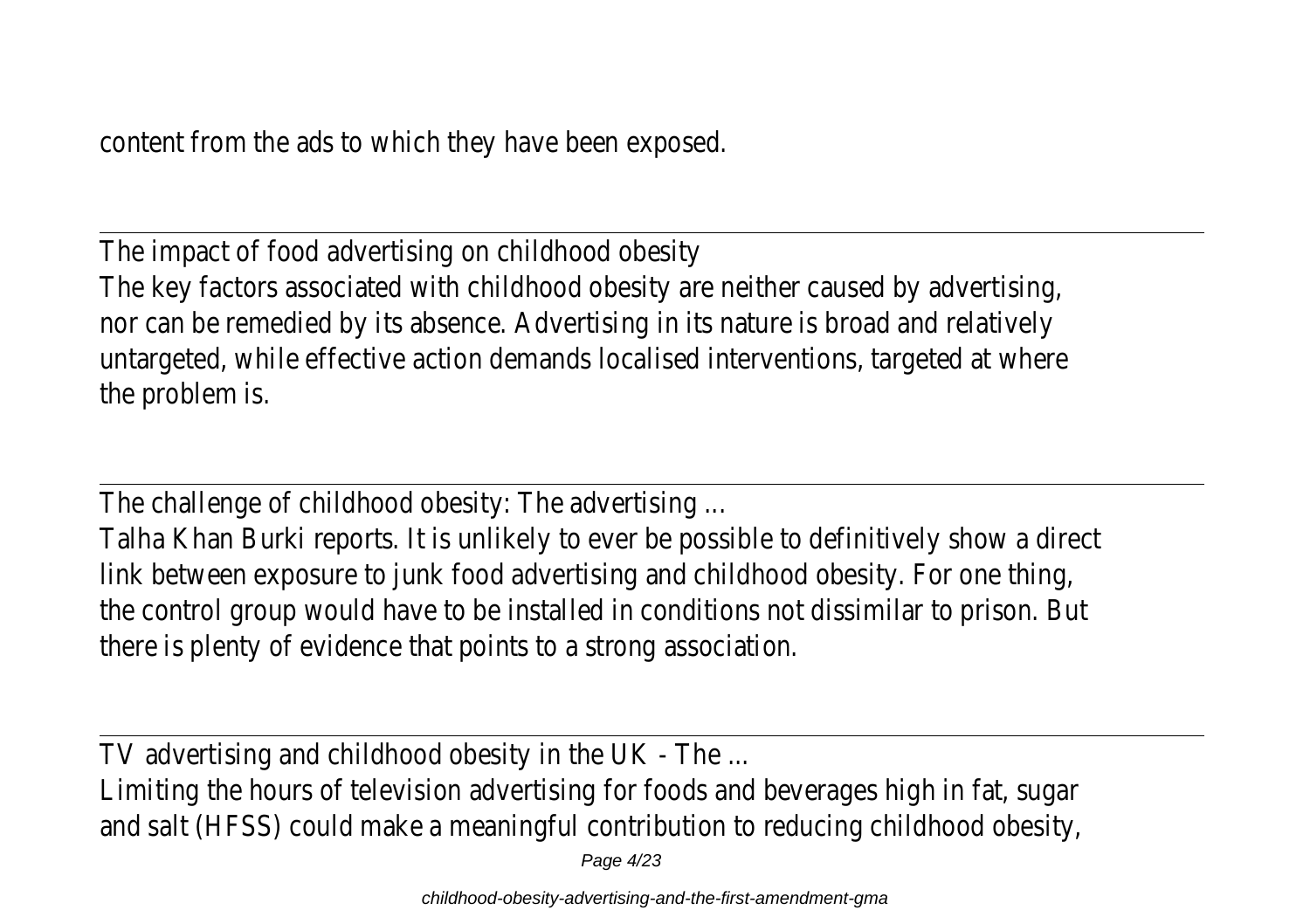Television advertising limits can reduce childhood obesity

The Impact of Ads on Kids Ads for junk food can increase the amount of unhealthy choices kids make within as little as 30 minutes after exposure to the advertisem says research published in the July 2016 issue of the journal Obesity Review

Junk Food Advertising and Child Obes UK to ban all online junk food advertising to tackle obesity 'World-leading' pro delights health campaigners and dismays advertising industry Mark Sweney r business corresponder

UK to ban all online junk food advertising to tackle obe The advertising of unhealthy foods to children on TV was restricted in 2007 and m limited further in the childhood obesity strategy – the health committee's inquiry what the government's.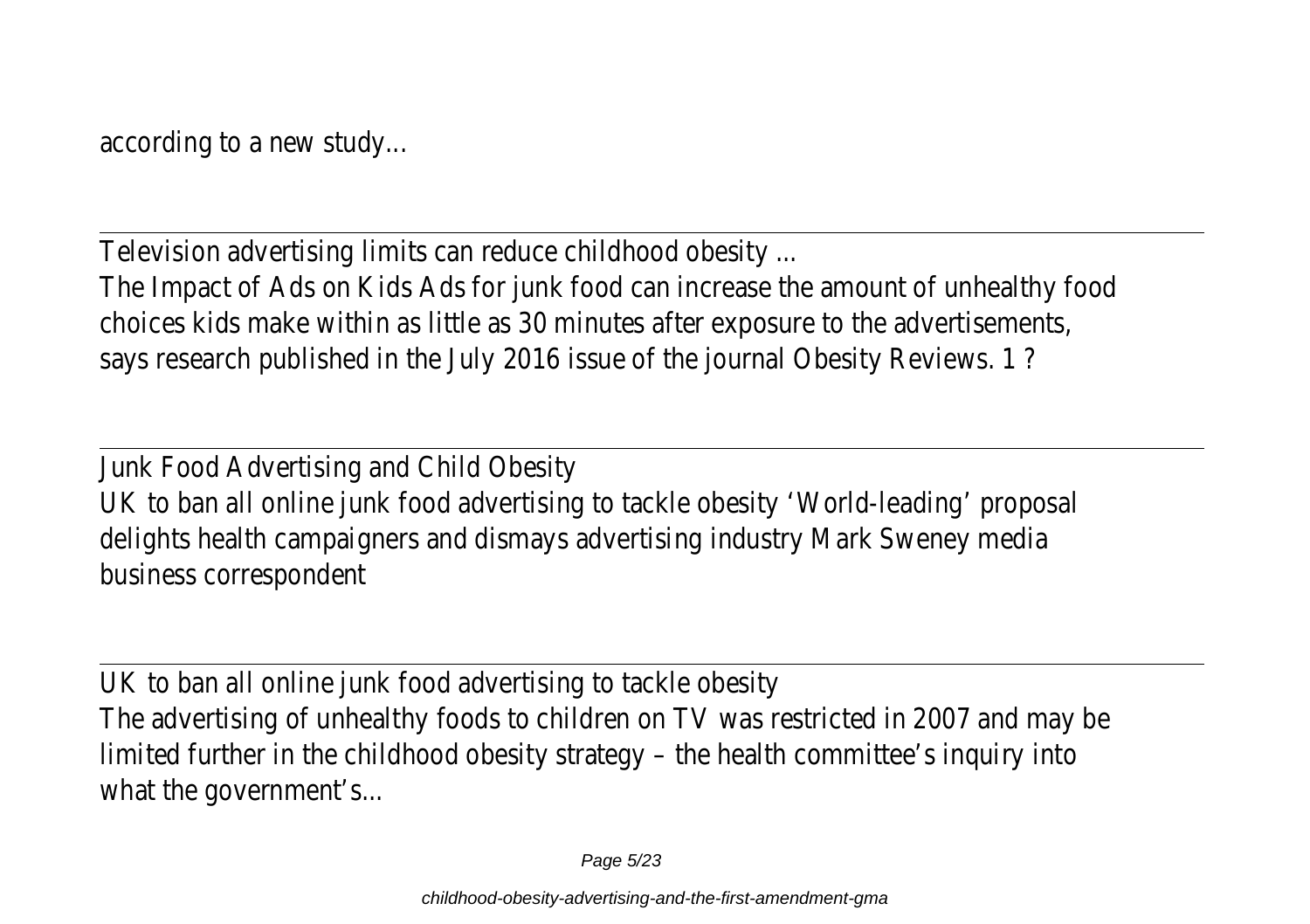This is how advertising has the power to make children fate Concerned about the health and economic costs of childhood obesity, in 2 Congress asked the Centers for Disease Control and Prevention to examine potential cause  $-$  the marketing of foods

Food Marketing and Childhood Obesity - A Matter of Polic Introduce a ban across the UK on the advertising of foods high in saturated fats, and salt before 9pm, and evaluate the impact of online food marketing on cheap Extend the reach and effectiveness of universal measurement programmes in diff countries to include an increase in the number of measurement points and longited tracking of children, starting much earlier in childhood.

About childhood obesity | RCPC The restrictions on food and drink advertising that are already in place to protect children are based on a tool called a 'nutrient profile'. ... fewer obese children in than if obesity.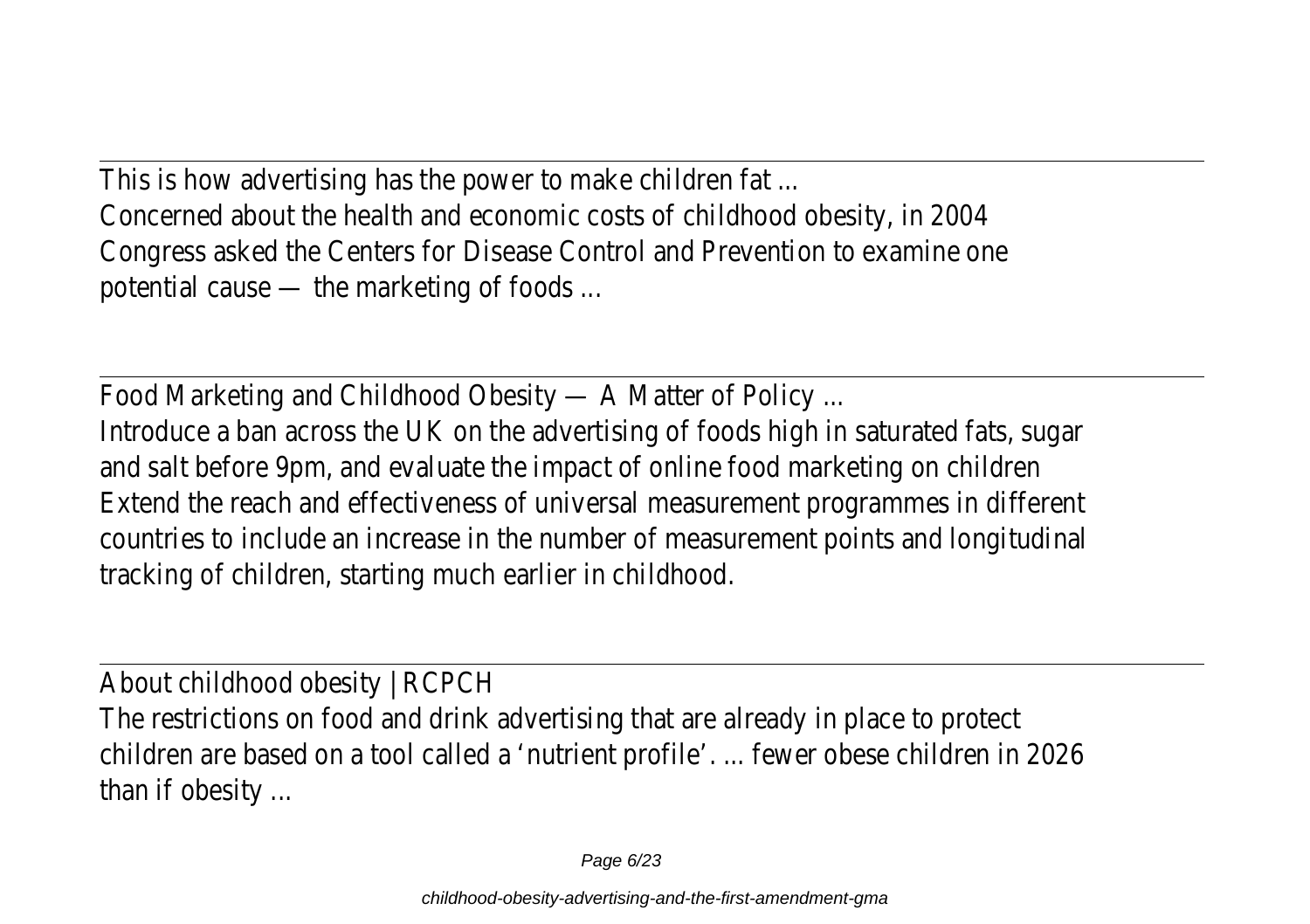Childhood obesity: a plan for action - GOV. Childhood Obesity - Food Advertising in Context (PDF, 1.9 MB) Children's choices, parents' understanding and influence, and the role of food promot Appendix 1- A commentary on the research evidence regarding the effects of promotion on children (PDF, 267.3 K

Child obesity - food advertising in context - Ofcom A third of children leaving primary school are overweight or obese and, on ave consume up to 500 extra calories per day. Children are heavily exposed to teler advertising for food and drinks high in salt, fat or sugar; fast food shops are a growing presence on high streets and increasingly cluster around schools. The governmer pledged to halve childhood obesity and significantly reduce the gap in obesity bet children from the most and least deprived areas by 20

NHS Long Term Plan » Obesit Professor Graham MacGregor, from Action On Sugar, said the 'stay home' mest from the Government had 'vastly increased children's exposure to such irrespore

Page 7/23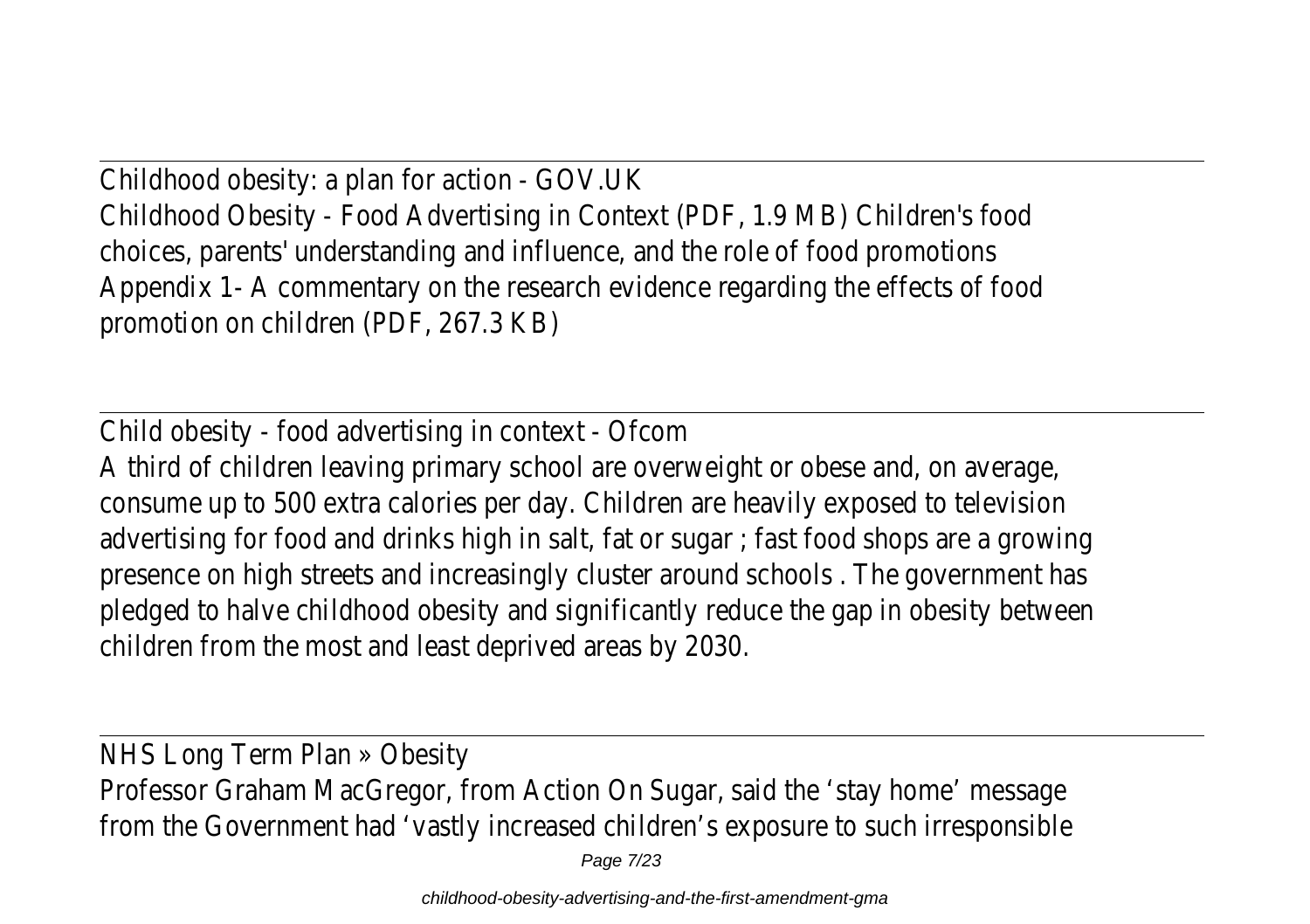marketing. Obesity Health

All junk food advertising could be banned online to driv

A review of advertising techniques done by the Yale Rudd Center for Food Polic Obesity, now the UConn Rudd Center for Food Policy and Obesity, found that fast commercials directly aimed at children have increased by 28% and adolescents see 40% more restaurant ads than 2002.5 This increase contributes significantly to obesity epidemic because the malleable minds of children make them easy pre advertisements.

United States: Food Advertising and the Rise of Childhood

Childhood obesity and advertising Due to the advancement in technology, 21 st ce children are exposed to a wide range of media and are known to spend a lot of ti front of television sets, computers and video game screent

Childhood obesity and advertising - 1486 Words | Essay Exar Childhood obesity has been labelled one of the most serious public health issues of

Page 8/23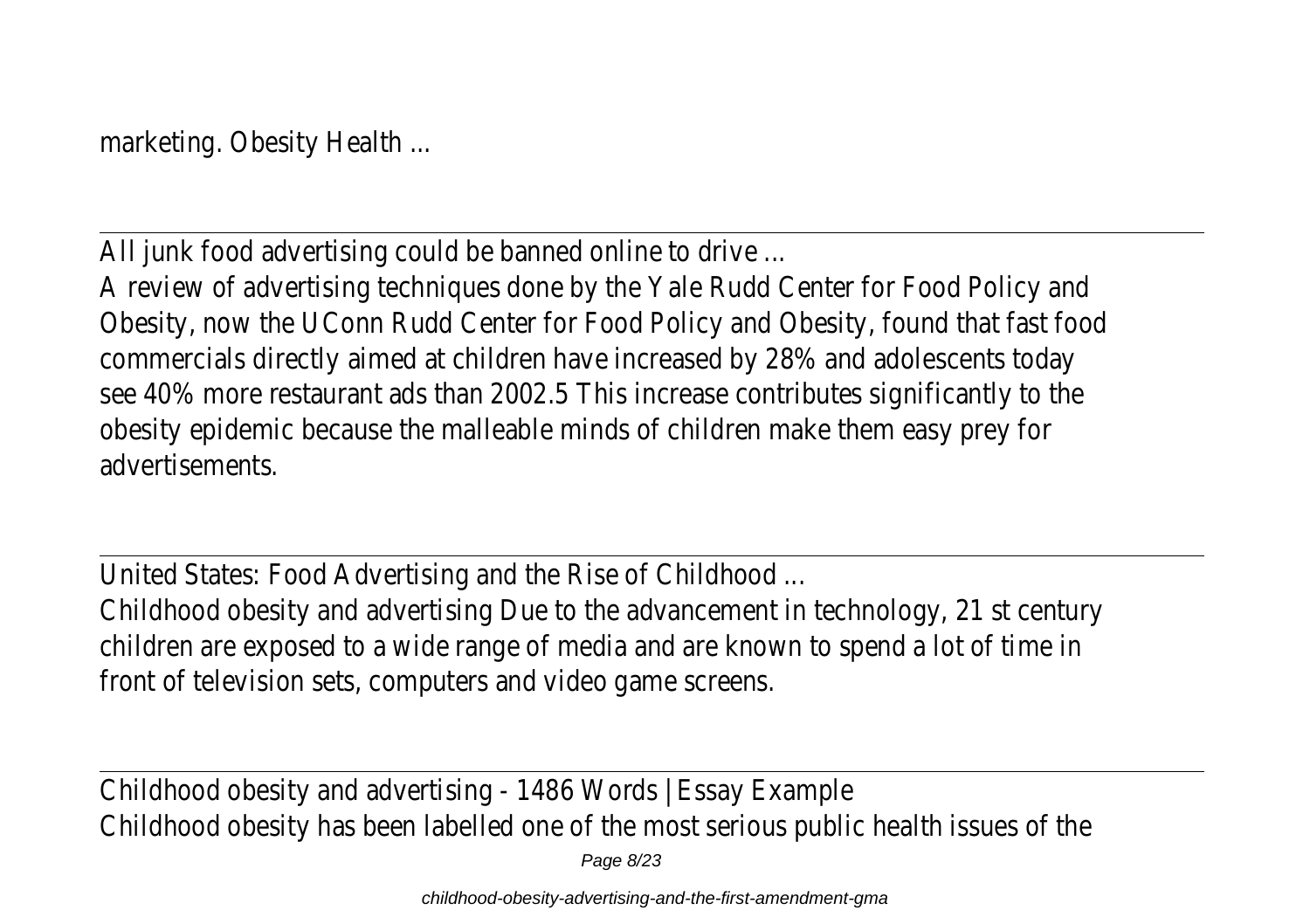21 st century. Overweight and obese children typically grow into overweight and adults, who are susceptible to chronic complaints such as diabetes and cardio vas disease. These diseases place considerable burdens on national health system economies.

Marketing obesity? Junk food, advertising and kid

Therefore, in Spain, tighter advertising regulations are required to reduce and pre childhood obesity, argued the researchers. The measures currently applied, they are 'insufficient'. "Almost all advertising spending on SSBs and SDs goes to products with low or non-existent nutritional value

Childhood obesity: Research backs case for stricte

To date there is no research that directly links advertising and the developme weight problems or obesity. There is little doubt that advertising does help sell products, we are that an extending that but it is one way to communicate. The influence of advertising is limited and, in cases, very small.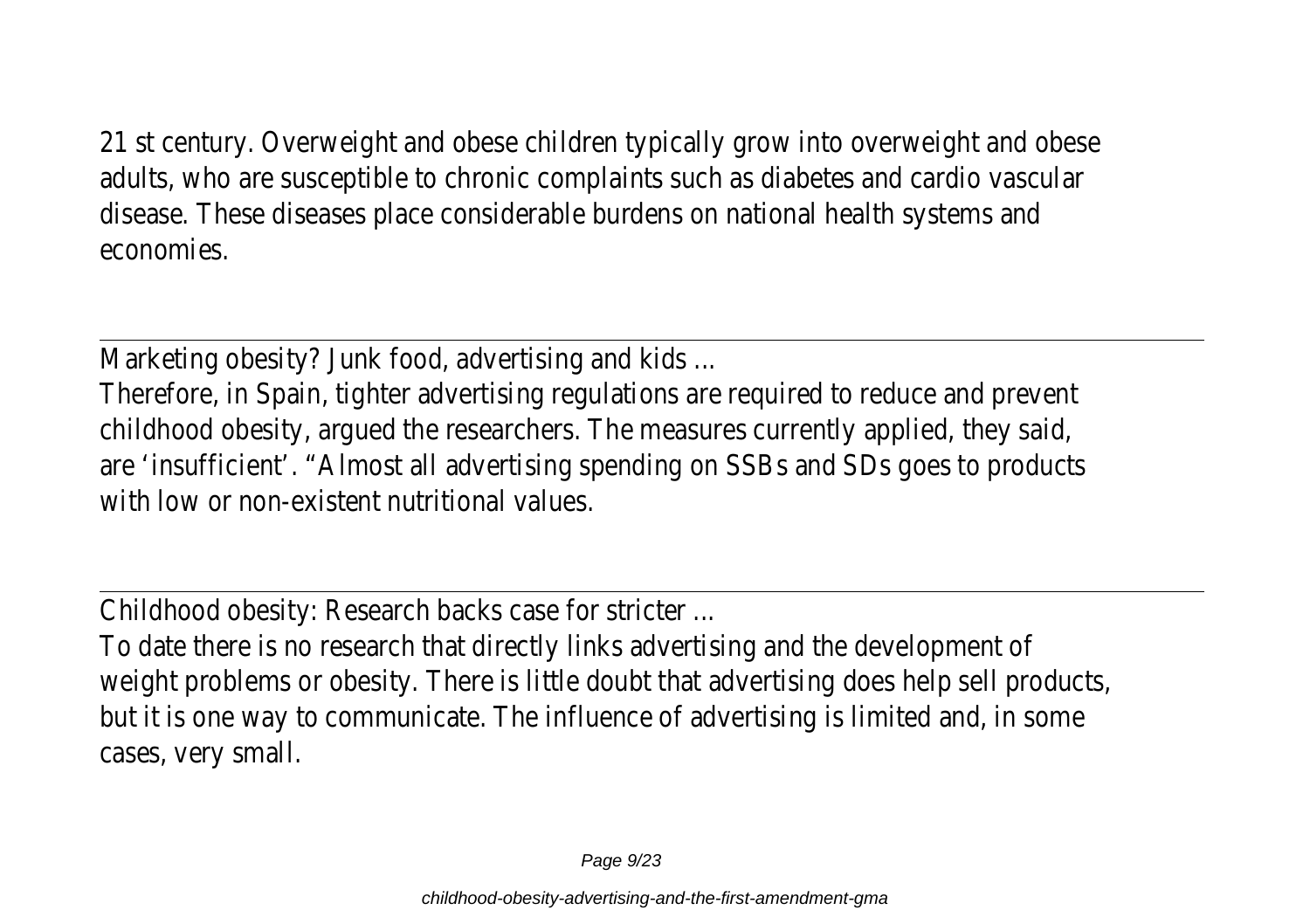Public Service Announcement: Childhood Obesity \u0026 Advertising the Habit' Childhood Obesity Ad AustrailRewind the Futurehe community's role in the childhood obesity epidemiet's take on Childhood Obesity - TV Ad - Treates Impact of Food Advertising on Childhood Obesity in America take on Childhoo Obesity - TV ad - Supermarket at's take on Childhood Obesity - TV ad - Portion Si Marketing food to children | Anna Lappe | TEDxManhatitathood obesity ads-- Do they go too fatet's take on Childhood Obesity - TV ad - Sugary Drinks take on Childhood Obesity - TV ad - Supermarketsese Girl Loses 66 Pounds, Maintain Healthy Weight and Diet | Good Morning America | ABC Naves My Obese Daughter Fast food, Fat profits: Obesity in America | Fault Line steart Attack Grill: Restaurant Promotes Harmfully Unhealthy Food | Nightline | ABC Obesity in America Fast food and Children [Powerful] Advertisement -- the elephant in the kitchen: Robert Lustig at TEDxBermuda 20thildhood Obesity: The impact nutrition on healthe Honest Coca-Cola Obesity Commerclet Your Heart Out' Obesity Awareness Campaighet's take on Childhood Obesity - TV ad - Physical activitveffects of junk food advertising on childhood obesity ood Ads and Kid Preventing Childhood Obesitor. Drew: Child obesity ads workinford advertising's impact on obese childrenuses of Childhood Obesittyne Childhood Obesit Epidemic

Childhood Obesity Advertising And T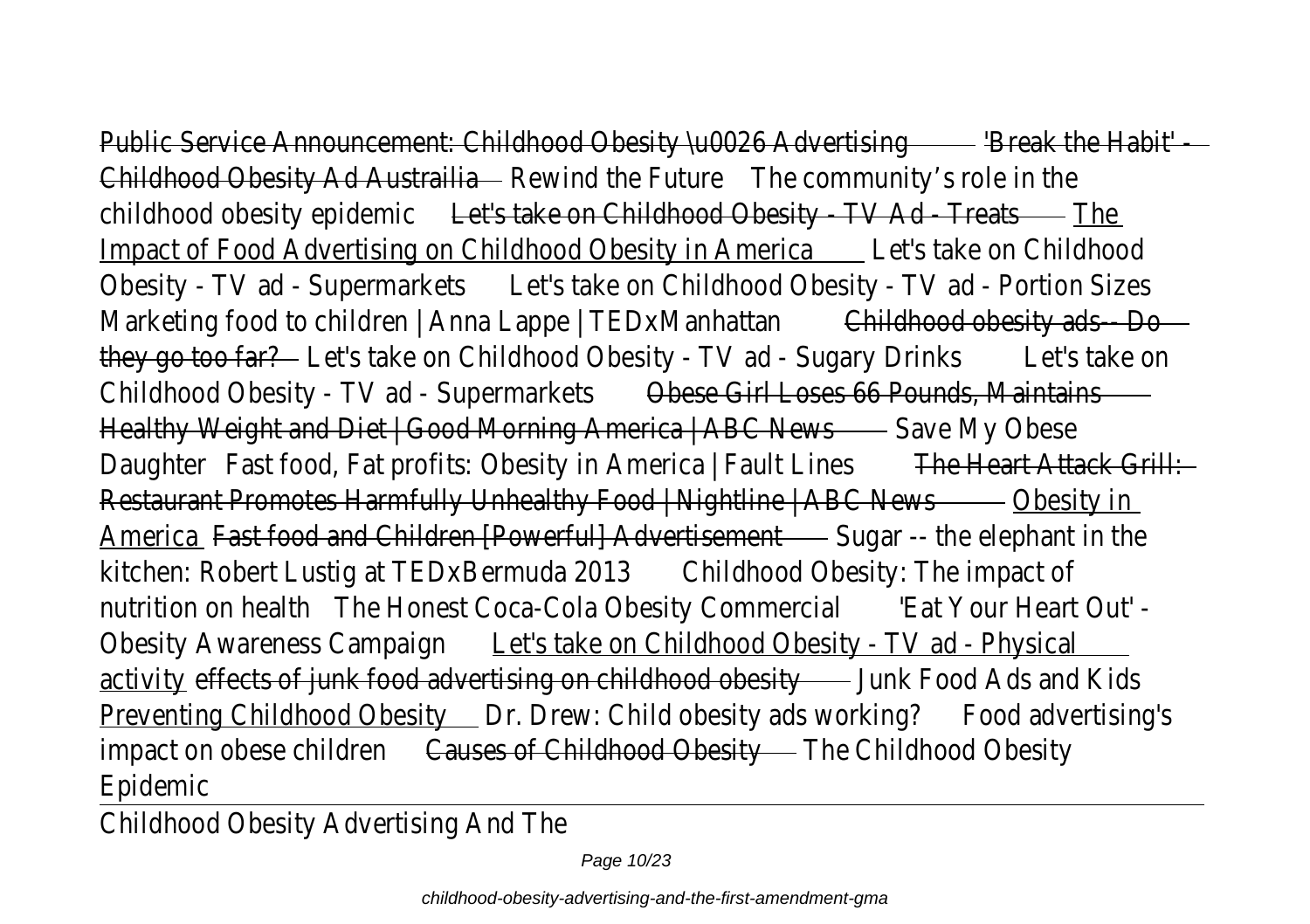Research has found strong associations between increases in advertising for nutritious foods and rates of childhood obesity. Most children under age 6 can distinguish between programming and advertising and children under age 8 degrees of understand the persuasive intent of advertising. Advertising directed at children young is by its very nature exploitative. Children have a remarkable ability to content from the ads to which they have been expose

The impact of food advertising on childhood obest The key factors associated with childhood obesity are neither caused by advert nor can be remedied by its absence. Advertising in its nature is broad and relatively untargeted, while effective action demands localised interventions, targeted at v the problem is.

The challenge of childhood obesity: The advertising

Talha Khan Burki reports. It is unlikely to ever be possible to definitively show a link between exposure to junk food advertising and childhood obesity. For one the control group would have to be installed in conditions not dissimilar to prisor there is plenty of evidence that points to a strong association.

Page 11/23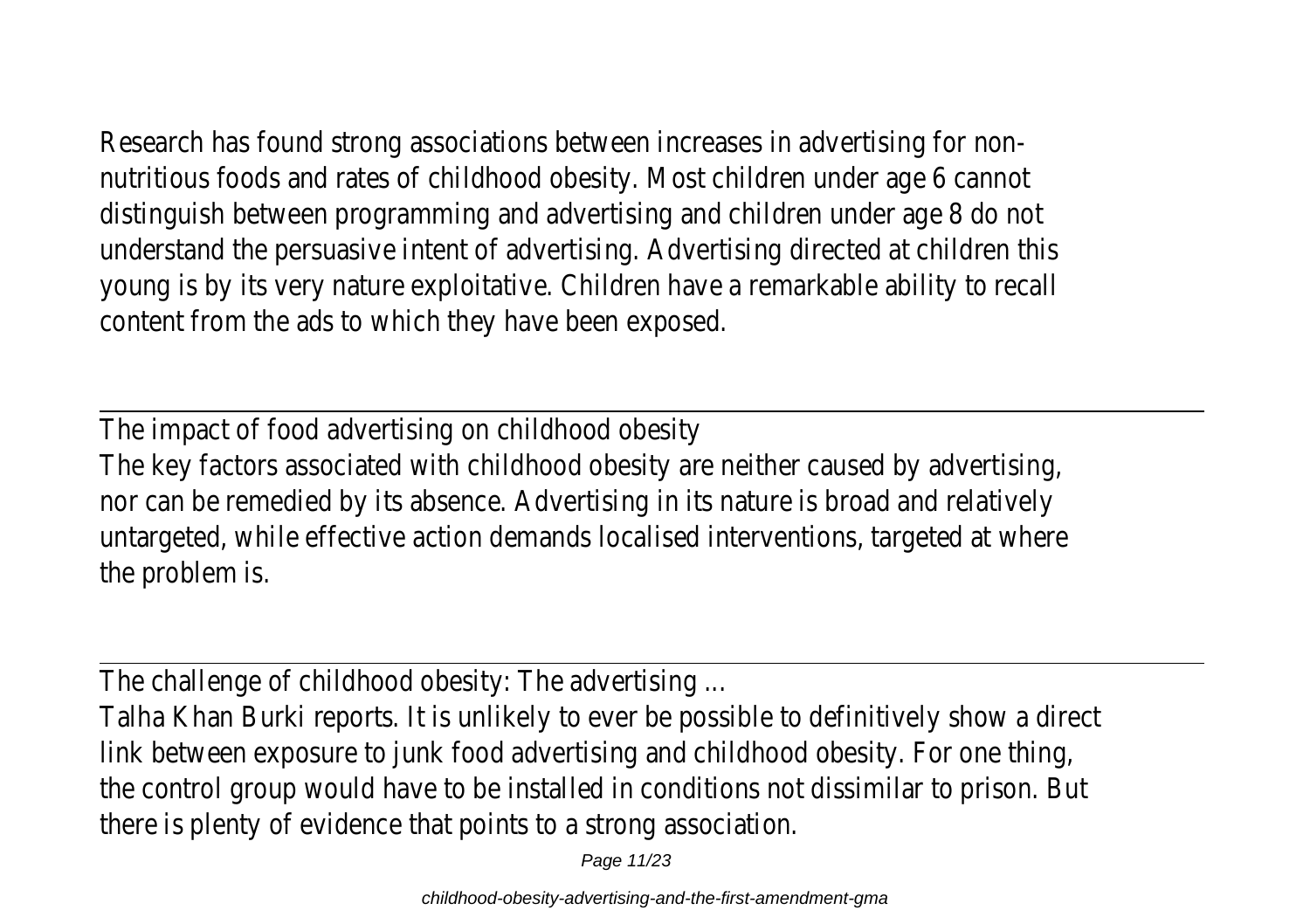TV advertising and childhood obesity in the UK - The

Limiting the hours of television advertising for foods and beverages high in fat, and salt (HFSS) could make a meaningful contribution to reducing childhood ob according to a new study

Television advertising limits can reduce childhood obesity

The Impact of Ads on Kids Ads for junk food can increase the amount of unhealthy choices kids make within as little as 30 minutes after exposure to the advertisem says research published in the July 2016 issue of the journal Obesity Review

Junk Food Advertising and Child Obes UK to ban all online junk food advertising to tackle obesity 'World-leading' pro delights health campaigners and dismays advertising industry Mark Sweney r business corresponder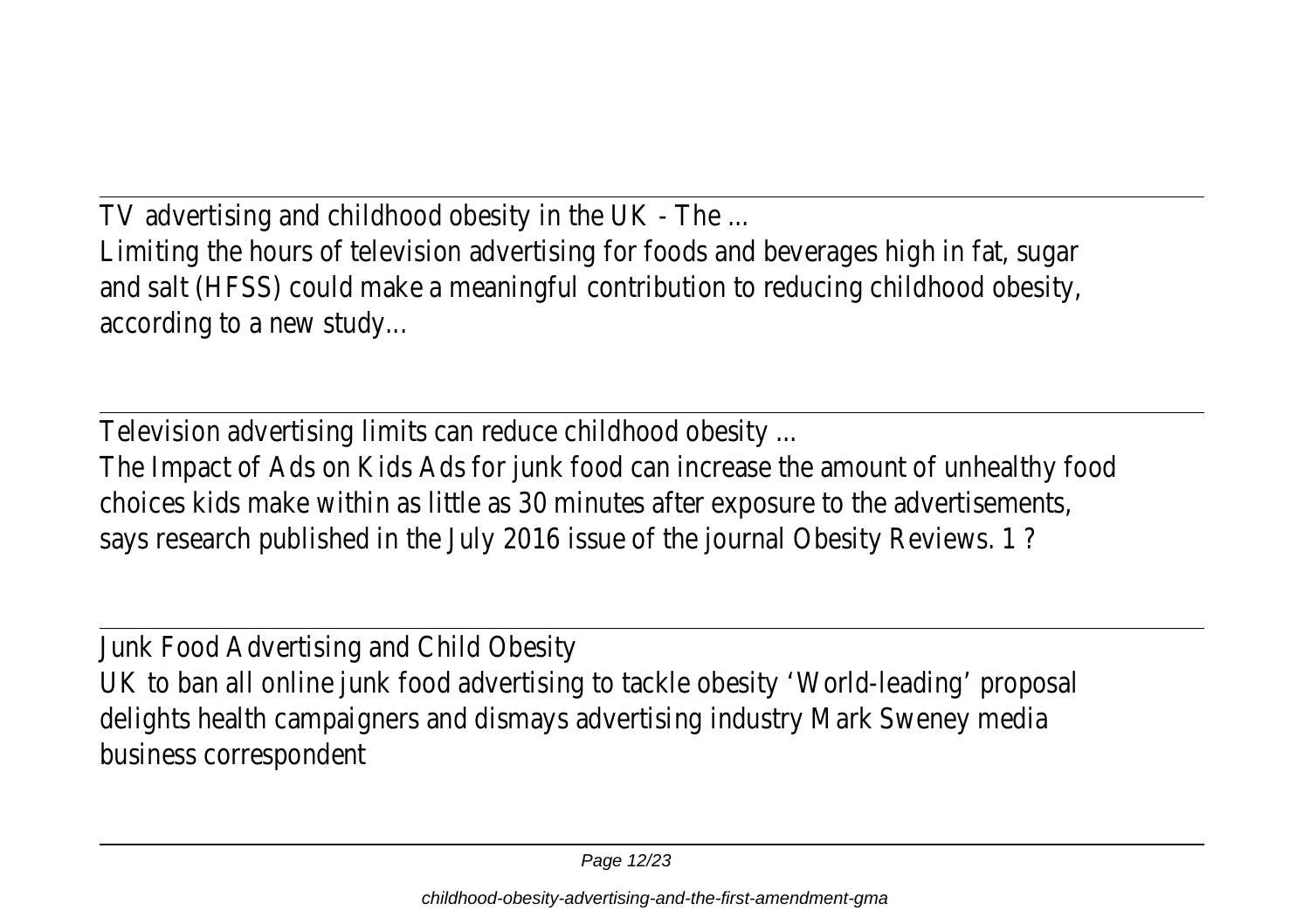UK to ban all online junk food advertising to tackle obe The advertising of unhealthy foods to children on TV was restricted in 2007 and m limited further in the childhood obesity strategy – the health committee's inquiry what the government's

This is how advertising has the power to make children fate Concerned about the health and economic costs of childhood obesity, in 2 Congress asked the Centers for Disease Control and Prevention to examine potential cause  $-$  the marketing of foods

Food Marketing and Childhood Obesity - A Matter of Polic

Introduce a ban across the UK on the advertising of foods high in saturated fats, and salt before 9pm, and evaluate the impact of online food marketing on ch Extend the reach and effectiveness of universal measurement programmes in diff countries to include an increase in the number of measurement points and longit tracking of children, starting much earlier in childhood.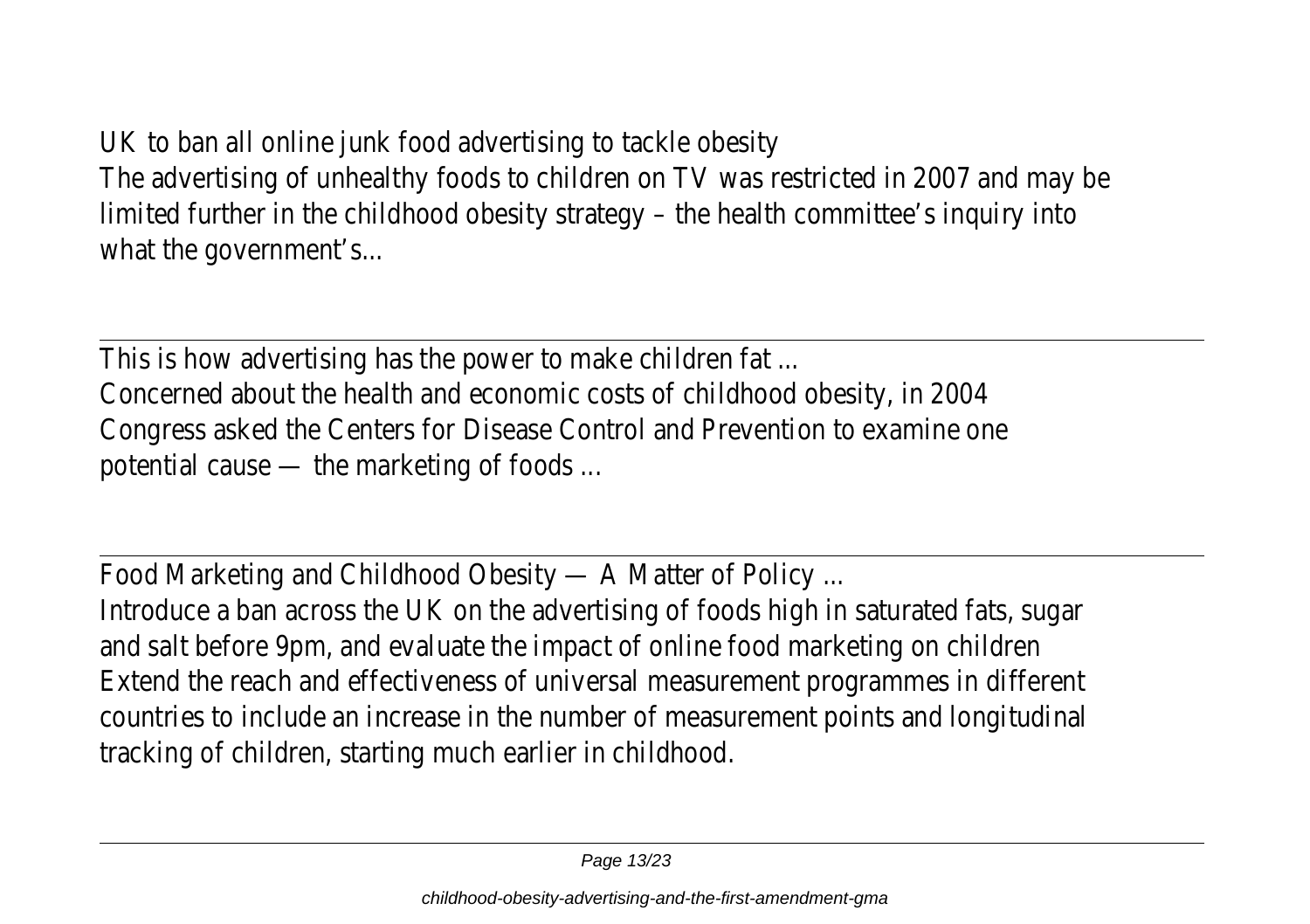## About childhood obesity | RCPC

The restrictions on food and drink advertising that are already in place to protect children are based on a tool called a 'nutrient profile'. ... fewer obese children in than if obesity.

Childhood obesity: a plan for action - GOV. Childhood Obesity - Food Advertising in Context (PDF, 1.9 MB) Children's choices, parents' understanding and influence, and the role of food promot Appendix 1- A commentary on the research evidence regarding the effects of promotion on children (PDF, 267.3 K

Child obesity - food advertising in context - Ofc

A third of children leaving primary school are overweight or obese and, on ave consume up to 500 extra calories per day. Children are heavily exposed to teler advertising for food and drinks high in salt, fat or sugar; fast food shops are a grow presence on high streets and increasingly cluster around schools. The governmer pledged to halve childhood obesity and significantly reduce the gap in obesity bet children from the most and least deprived areas by 20

Page 14/23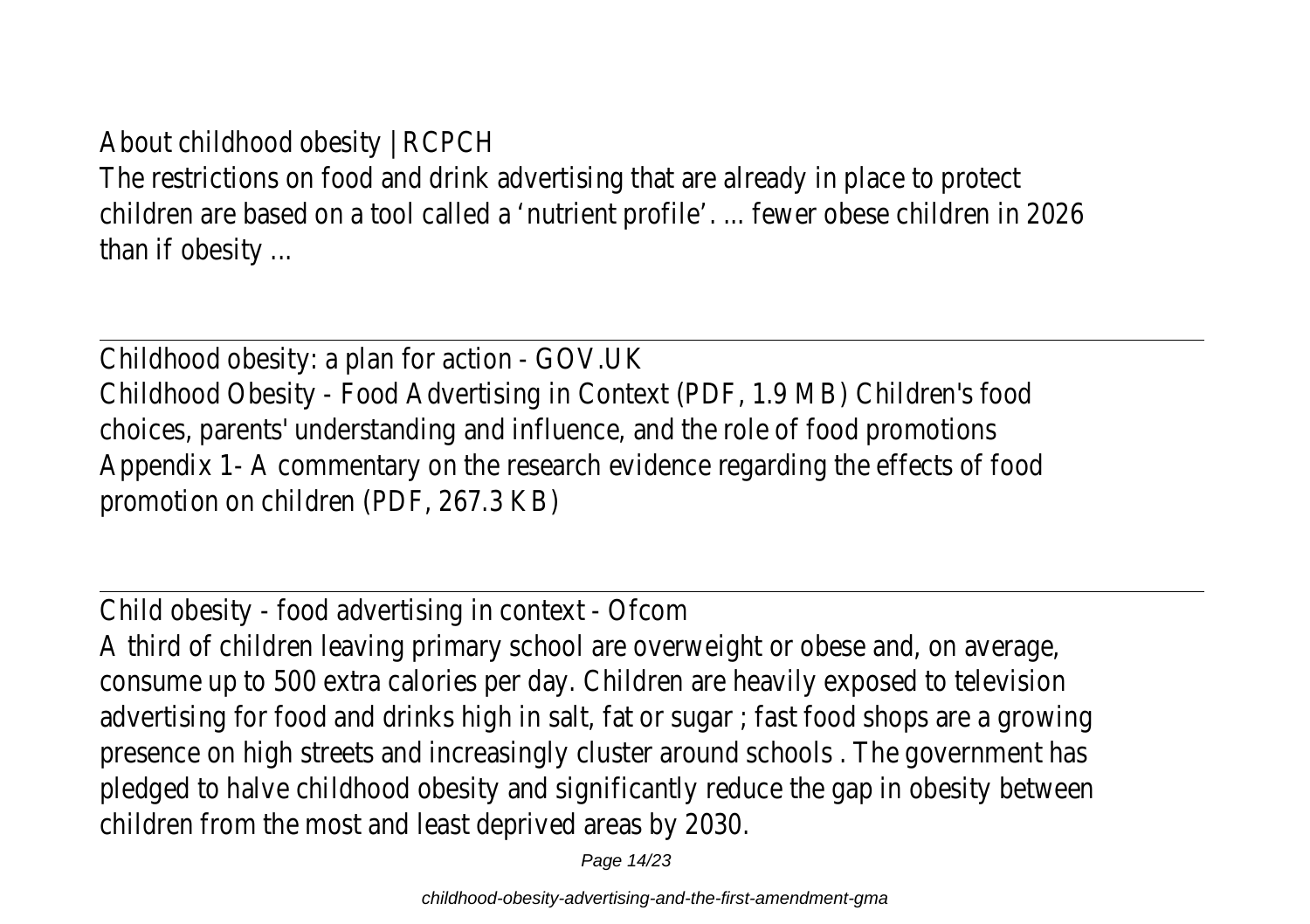NHS Long Term Plan » Obesit Professor Graham MacGregor, from Action On Sugar, said the 'stay home' mest from the Government had 'vastly increased children's exposure to such irresport marketing. Obesity Health

All junk food advertising could be banned online to drive

A review of advertising techniques done by the Yale Rudd Center for Food Polic Obesity, now the UConn Rudd Center for Food Policy and Obesity, found that fast commercials directly aimed at children have increased by 28% and adolescents see 40% more restaurant ads than 2002.5 This increase contributes significantly to obesity epidemic because the malleable minds of children make them easy pre advertisements.

United States: Food Advertising and the Rise of Childhoc

Childhood obesity and advertising Due to the advancement in technology, 21 st ce children are exposed to a wide range of media and are known to spend a lot of ti

Page 15/23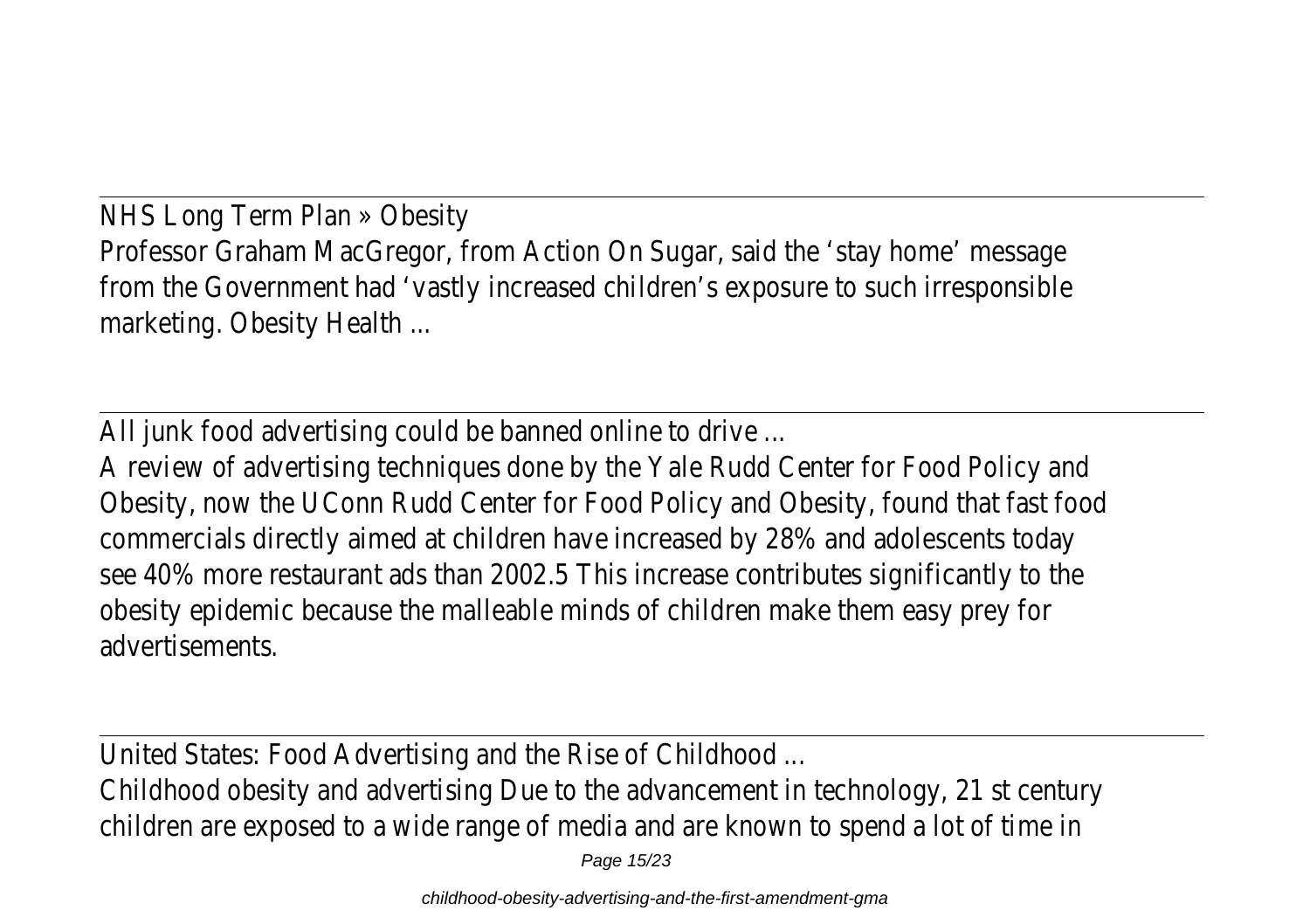Childhood obesity and advertising - 1486 Words | Essay Exar Childhood obesity has been labelled one of the most serious public health issues of 21 st century. Overweight and obese children typically grow into overweight and adults, who are susceptible to chronic complaints such as diabetes and cardio vas disease. These diseases place considerable burdens on national health system economies.

Marketing obesity? Junk food, advertising and kid

Therefore, in Spain, tighter advertising regulations are required to reduce and pre childhood obesity, argued the researchers. The measures currently applied, they are 'insufficient'. "Almost all advertising spending on SSBs and SDs goes to prod with low or non-existent nutritional values

Childhood obesity: Research backs case for stricte

To date there is no research that directly links advertising and the developme

Page 16/23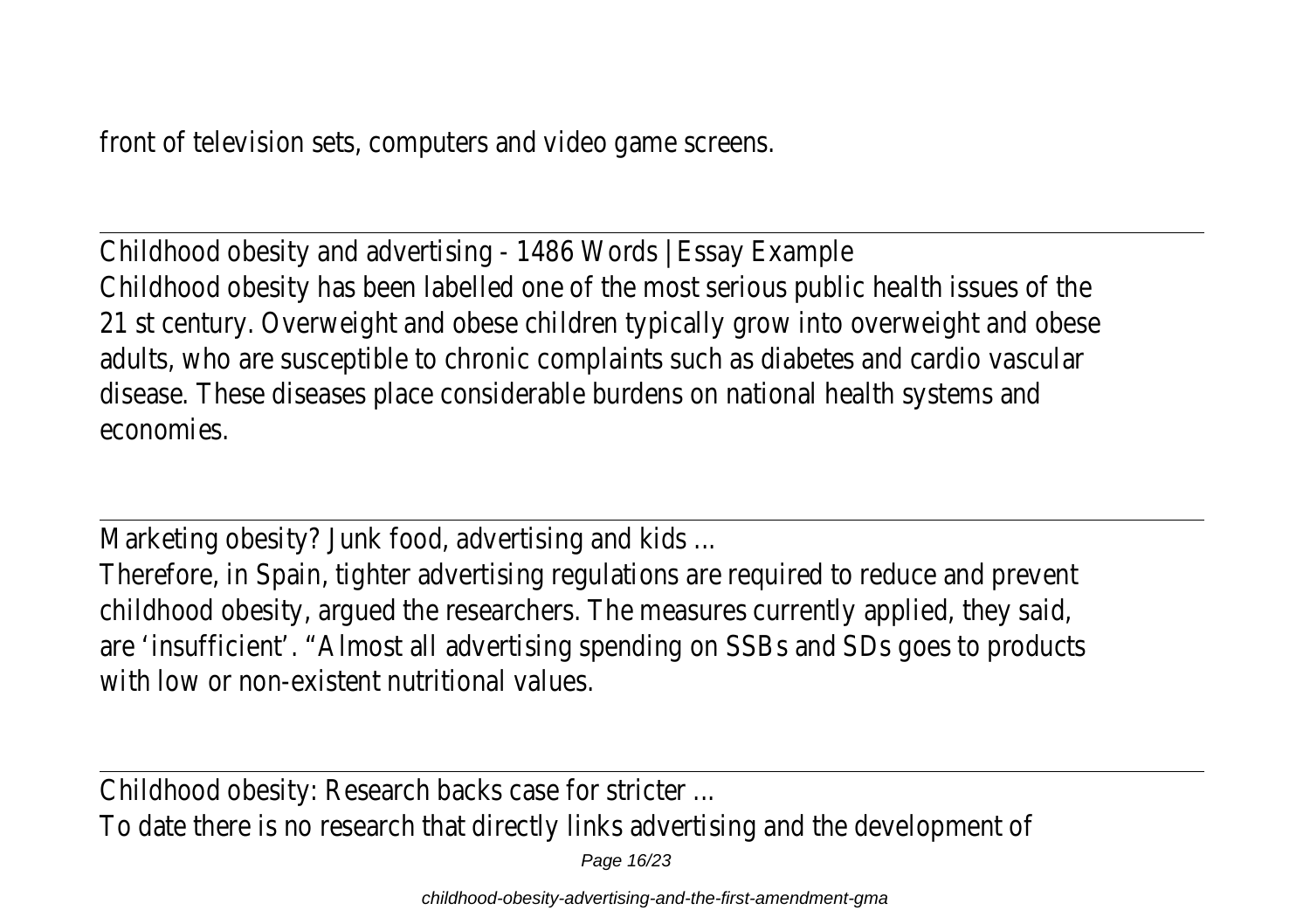weight problems or obesity. There is little doubt that advertising does help sell products, we are that an inter but it is one way to communicate. The influence of advertising is limited and, in cases, very small.

## *Junk Food Advertising and Child Obesity*

*Childhood obesity: Research backs case for stricter ... The advertising of unhealthy foods to children on TV was restricted in 2007 and may be limited further in the childhood obesity strategy – the health committee's inquiry into what the government's...*

TV advertising and childhood obesity in the UK - The ...

Childhood obesity and advertising - 1486 Words | Essay Example

Page 17/23

childhood-obesity-advertising-and-the-first-amendment-gma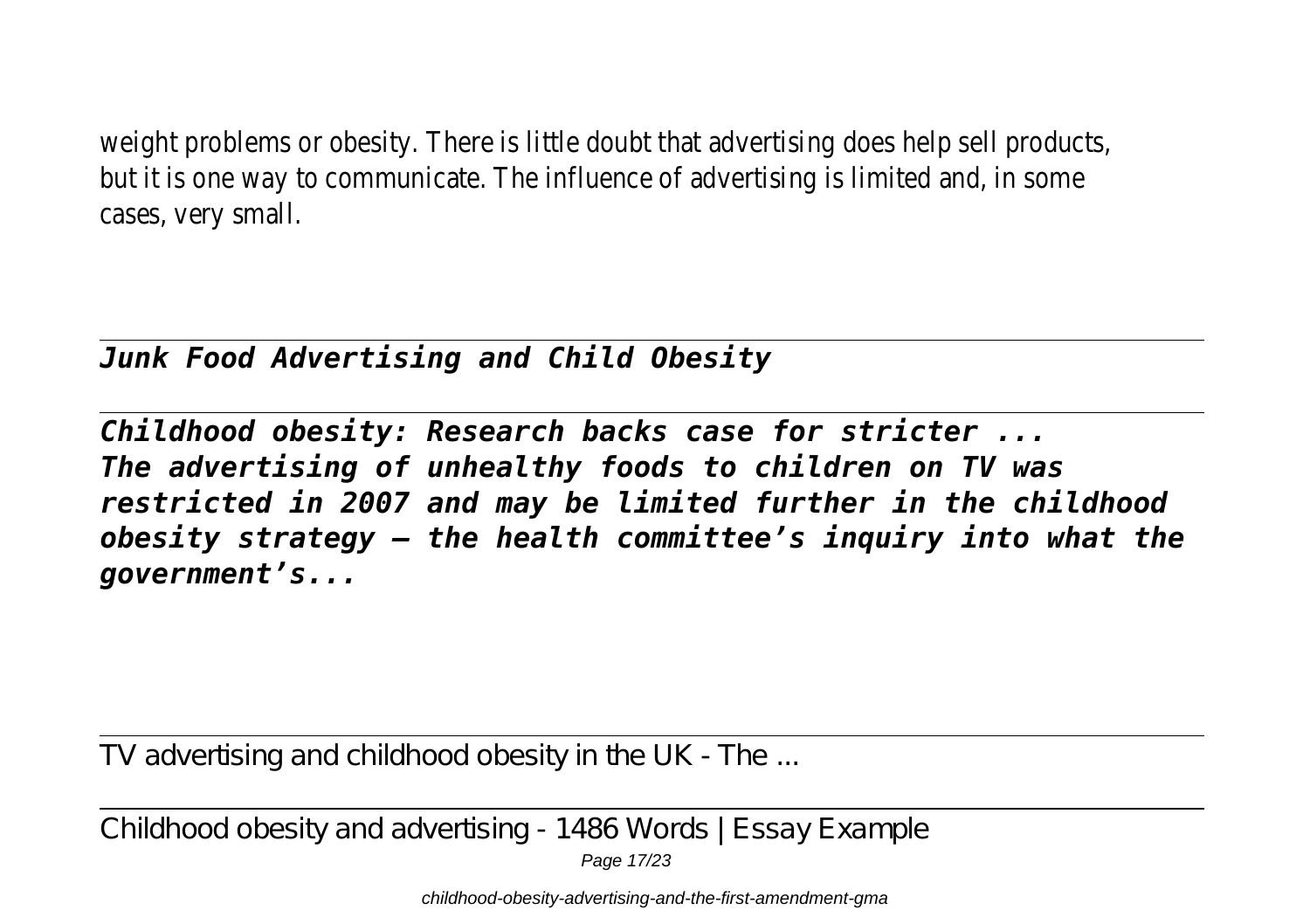Child obesity - food advertising in context - Ofcom UK to ban all online junk food advertising to tackle obesity ' World-leading' proposal delights health campaigners and dismays advertising industry Mark Sweney media business correspondent

Childhood obesity has been labelled one of the most serious public health issues of the 21 st century. Overweight and obese children typically grow into overweight and obese adults, who are susceptible to chronic complaints such as diabetes and cardio vascular disease. These diseases place considerable burdens on national health systems and economies.

The restrictions on food and drink advertising that are already in place to protect children are based on a tool called a 'nutrient profile'... fewer obese children in 2026 than if obesity ...

This is how advertising has the power to make children fat ...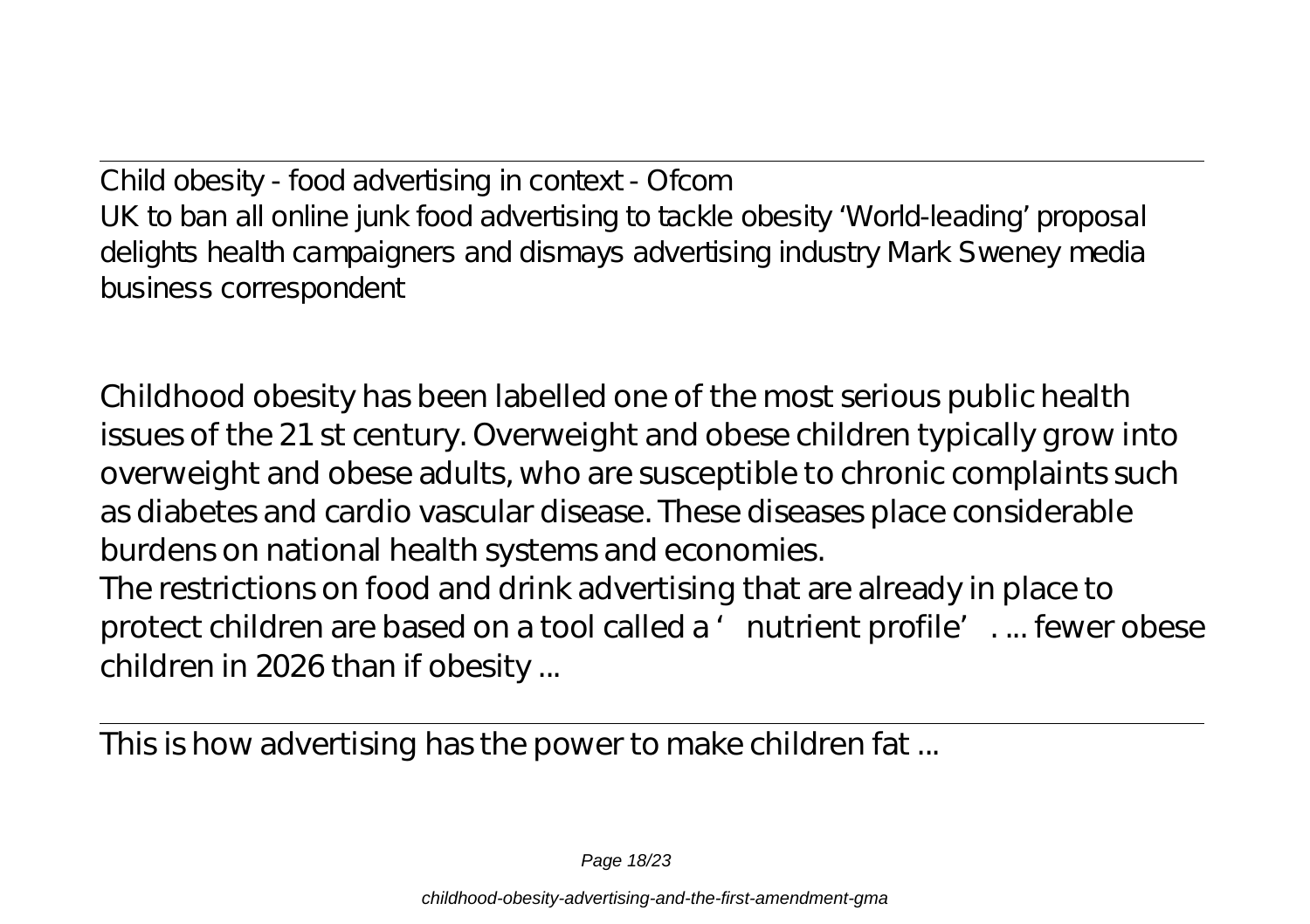*UK to ban all online junk food advertising to tackle obesity*

*About childhood obesity | RCPCH*

*All junk food advertising could be banned online to drive ... To date there is no research that directly links advertising and the development of weight problems or obesity. There is little doubt that advertising does help sell products, but it is one way to communicate. The influence of advertising is limited and, in some cases, very small.*

**Therefore, in Spain, tighter advertising regulations are required to reduce and prevent childhood obesity, argued the researchers. The measures currently applied, they said, are 'insufficient'. "Almost all advertising spending on SSBs and SDs goes to products with low or non-existent nutritional values. Childhood obesity and advertising Due to the advancement in technology, 21 st century children are exposed to a wide range of media and are known to spend a lot of time in front of television sets, computers and video game screens. Introduce a ban across the UK on the advertising of foods high in saturated fats,** Page 19/23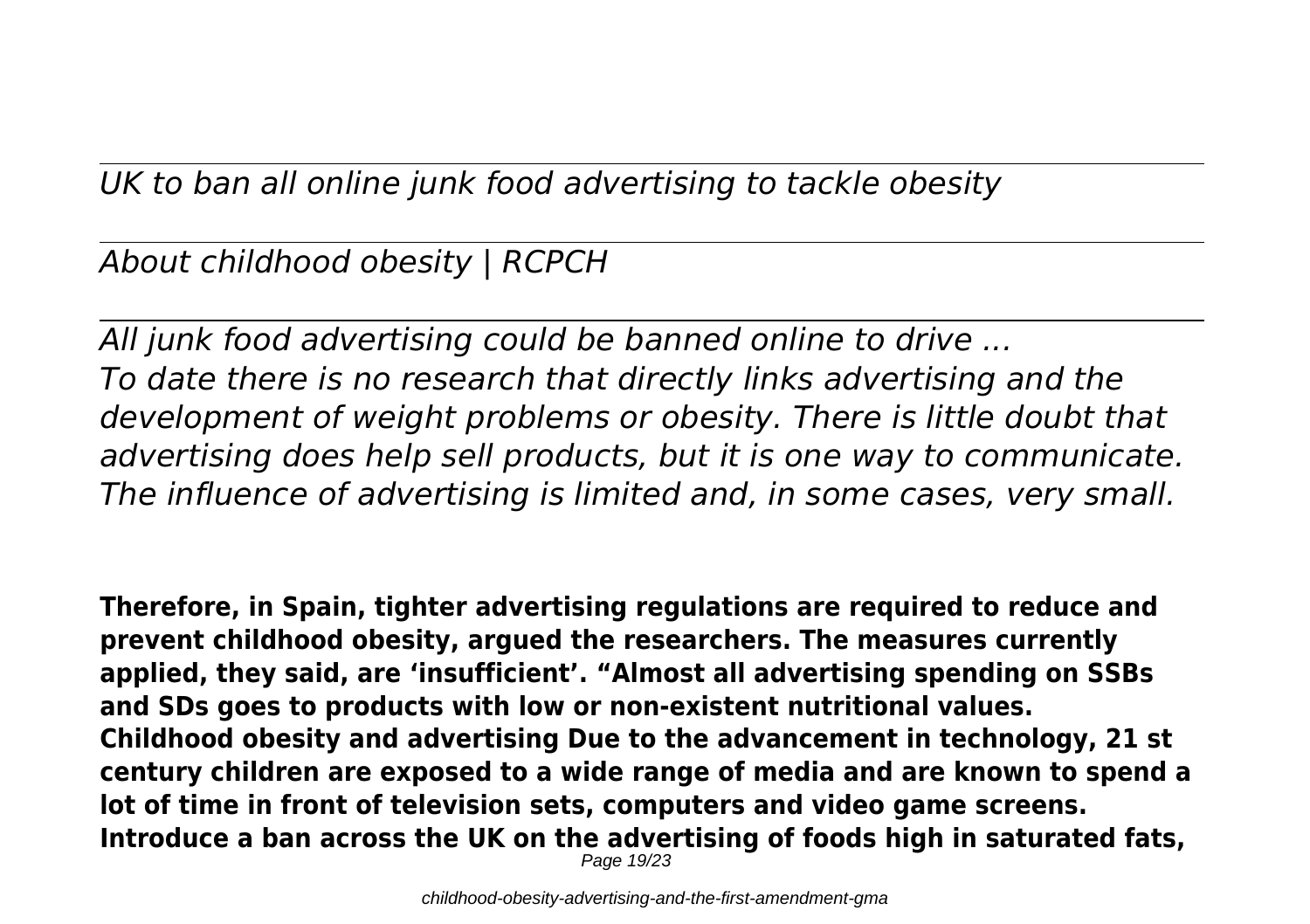**sugar and salt before 9pm, and evaluate the impact of online food marketing on children Extend the reach and effectiveness of universal measurement programmes in different countries to include an increase in the number of measurement points and longitudinal tracking of children, starting much earlier in childhood.**

**The key factors associated with childhood obesity are neither caused by advertising, nor can be remedied by its absence. Advertising in its nature is broad and relatively untargeted, while effective action demands localised interventions, targeted at where the problem is.**

Talha Khan Burki reports. It is unlikely to ever be possible to definitively show a direct link between exposure to junk food advertising and childhood obesity. For one thing, the control group would have to be installed in conditions not dissimilar to prison. But there is plenty of evidence that points to a strong association.

The challenge of childhood obesity: The advertising ...

Professor Graham MacGregor, from Action On Sugar, said the 'stay home' message from the Government had 'vastly increased children's exposure to such irresponsible marketing. Obesity Health ...

Limiting the hours of television advertising for foods and beverages high in fat, sugar and salt

Page 20/23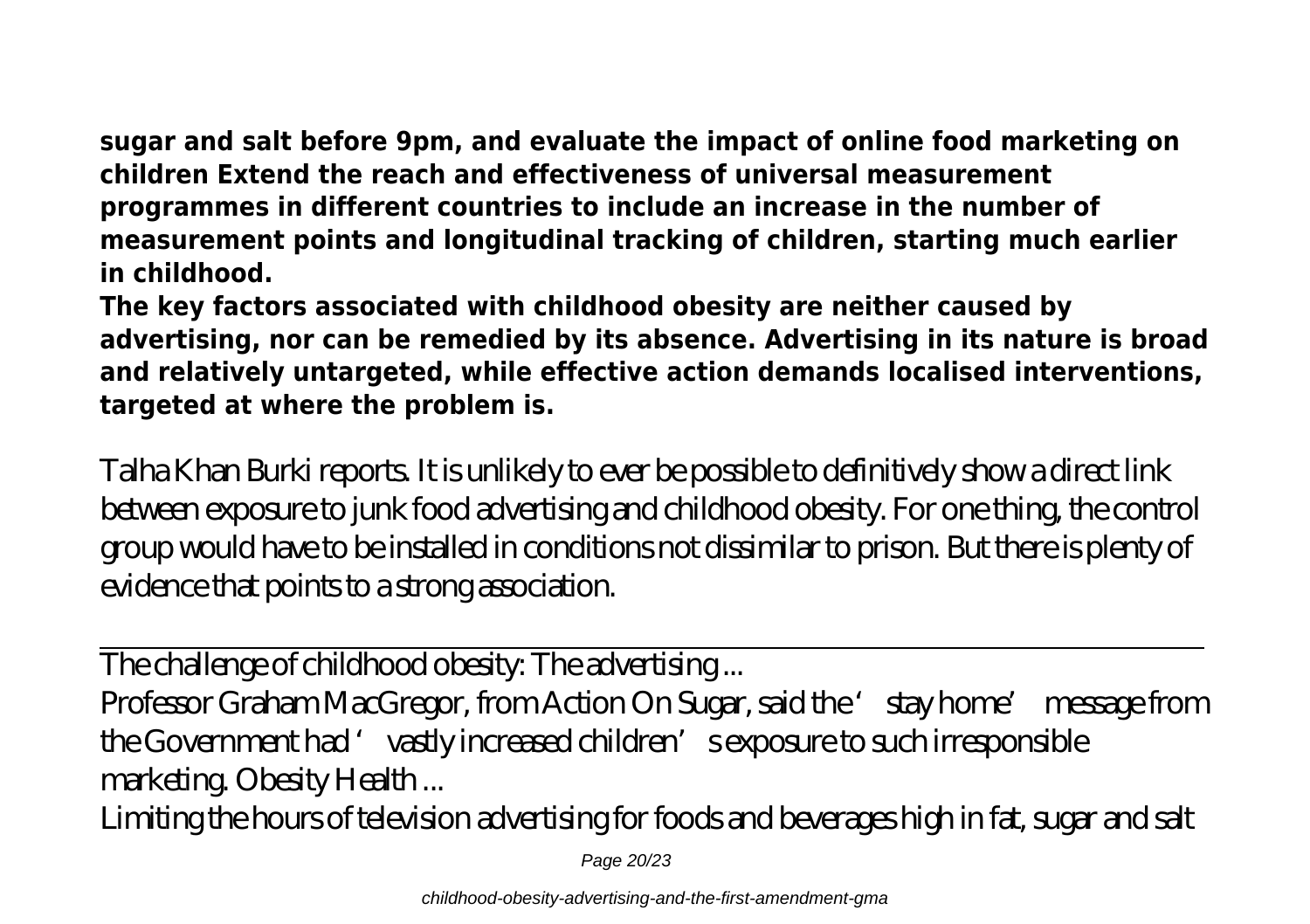(HFSS) could make a meaningful contribution to reducing childhood obesity, according to a new study...

*Concerned about the health and economic costs of childhood obesity, in 2004 Congress asked the Centers for Disease Control and Prevention to examine one potential cause — the marketing of foods ...*

*The Impact of Ads on Kids Ads for junk food can increase the amount of unhealthy food choices kids make within as little as 30 minutes after exposure to the advertisements, says research published in the July 2016 issue of the journal Obesity Reviews. 1 ?*

*Marketing obesity? Junk food, advertising and kids ... A review of advertising techniques done by the Yale Rudd Center for Food Policy and Obesity, now the UConn Rudd Center for Food Policy and Obesity, found that fast food commercials directly aimed at children have increased by 28%* Page 21/23

childhood-obesity-advertising-and-the-first-amendment-gma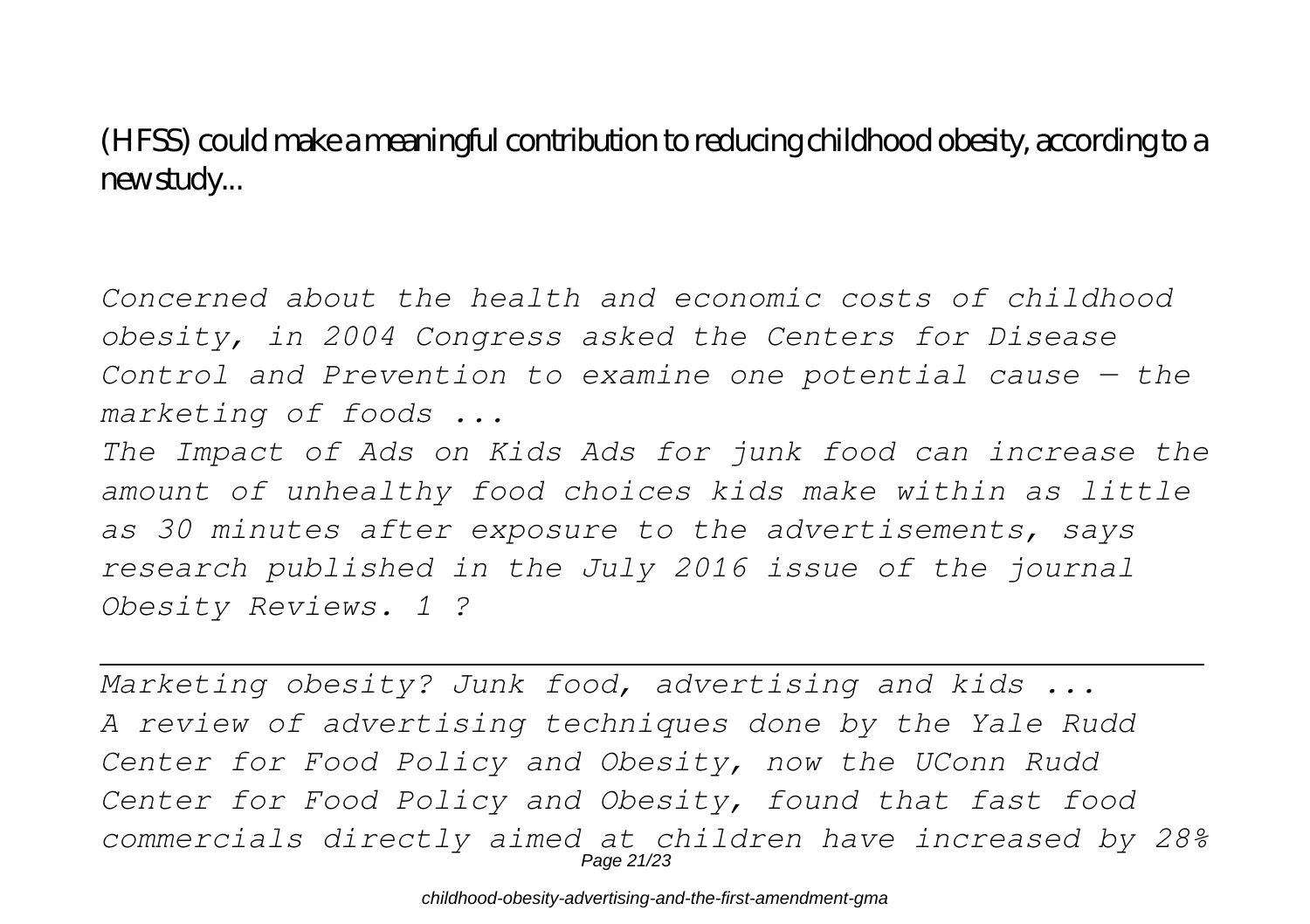*and adolescents today see 40% more restaurant ads than 2002.5 This increase contributes significantly to the obesity epidemic because the malleable minds of children make them easy prey for advertisements.*

United States: Food Advertising and the Rise of Childhood ...

Childhood obesity: a plan for action - GOV.UK

Food Marketing and Childhood Obesity — A Matter of Policy ...

Research has found strong associations between increases in advertising for non-nutritious foods and rates of childhood obesity. Most children under age 6 cannot distinguish between programming and advertising and children under age 8 do not understand the persuasive intent of advertising. Advertising directed at children this young is by its very nature exploitative. Children have a remarkable ability to recall content from the ads to which they have been exposed.